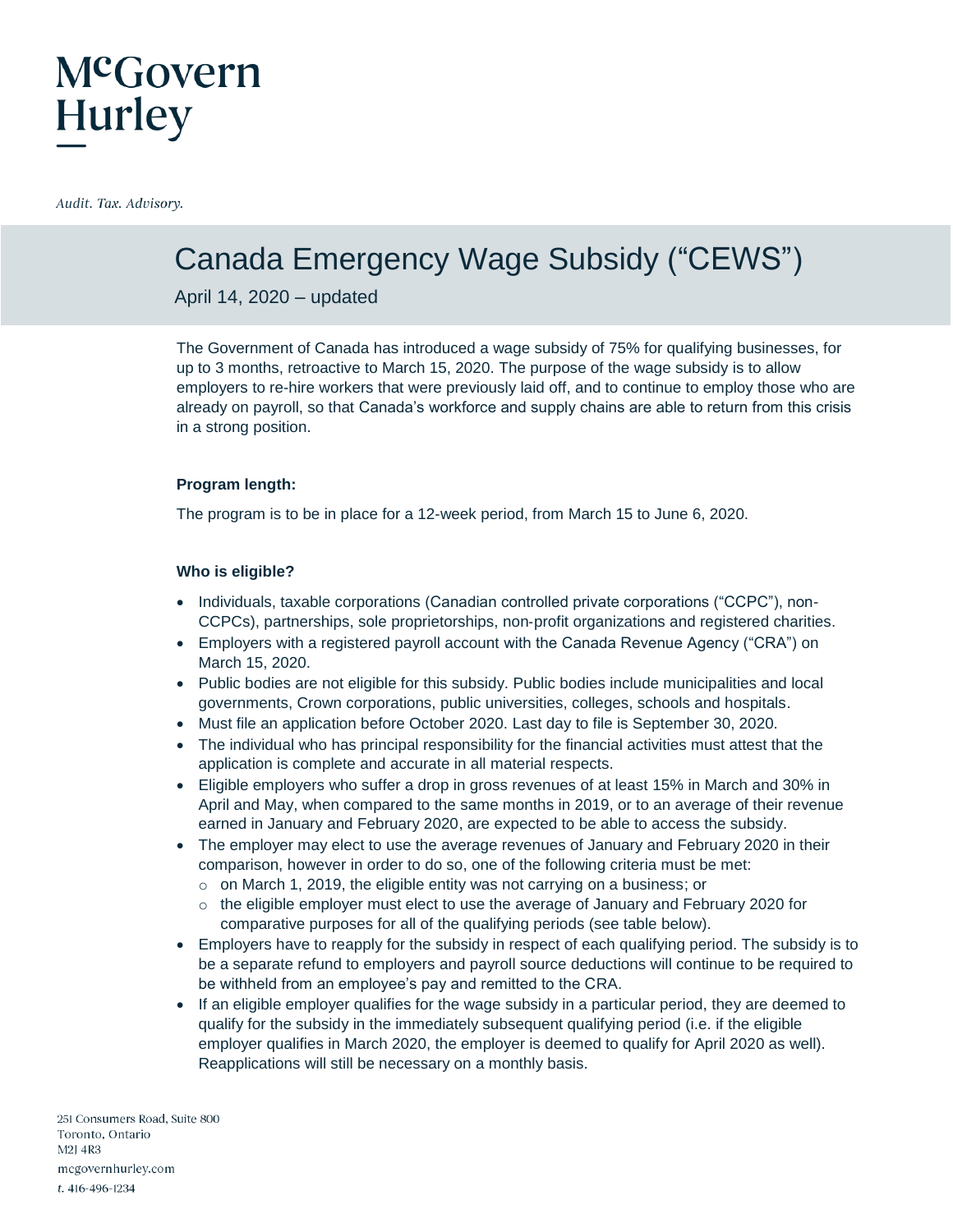| Qualifying<br>period | <b>Claiming period</b> | <b>Reduction in</b><br>revenue | Reference period                                                                                              |
|----------------------|------------------------|--------------------------------|---------------------------------------------------------------------------------------------------------------|
| <b>Period 1</b>      | March 15 - April 11    | 15%                            | March 2020 compared to:<br>March 2019 or<br>$\bullet$<br>Average of January and<br>$\bullet$<br>February 2020 |
| <b>Period 2</b>      | April $12 - May 9$     | 30%                            | April 2020 compared to:<br>April 2019 or<br>Average of January and<br>$\bullet$<br>February 2020              |
| <b>Period 3</b>      | May $10 -$ June 6      | $30\%$                         | May 2020 compared to:<br>May 2019 or<br>$\bullet$<br>Average of January and<br>$\bullet$<br>February 2020     |

### **Qualifying revenue:**

- Revenue means the inflow of cash, receivables or other consideration arising in the course of the ordinary activities of the eligible entity — generally from the sale of goods, the rendering of services and the use by others of resources of the eligible entity — in Canada in the particular period, and excludes the following (other than for charities and not-for-profits):
	- o Extraordinary items.
	- o Amounts derived from persons or partnerships not dealing at arm's length.
	- o Amounts received from this subsidy.

#### Example:

 ABC Inc. is a start-up that started its operations last September. It reported revenues of \$100,000 in January and \$140,000 in February, for a monthly average of \$120,000. In March, its revenues dropped to \$90,000. Because revenues in March are 25% lower than \$120,000, ABC Inc. would be eligible for the subsidy for the first and second claiming period (March and April 2020). To be eligible for the third claiming period, ABC Inc. revenues would have to be \$84,000 or less for the month of April or May (that is, 30% lower than \$120,000).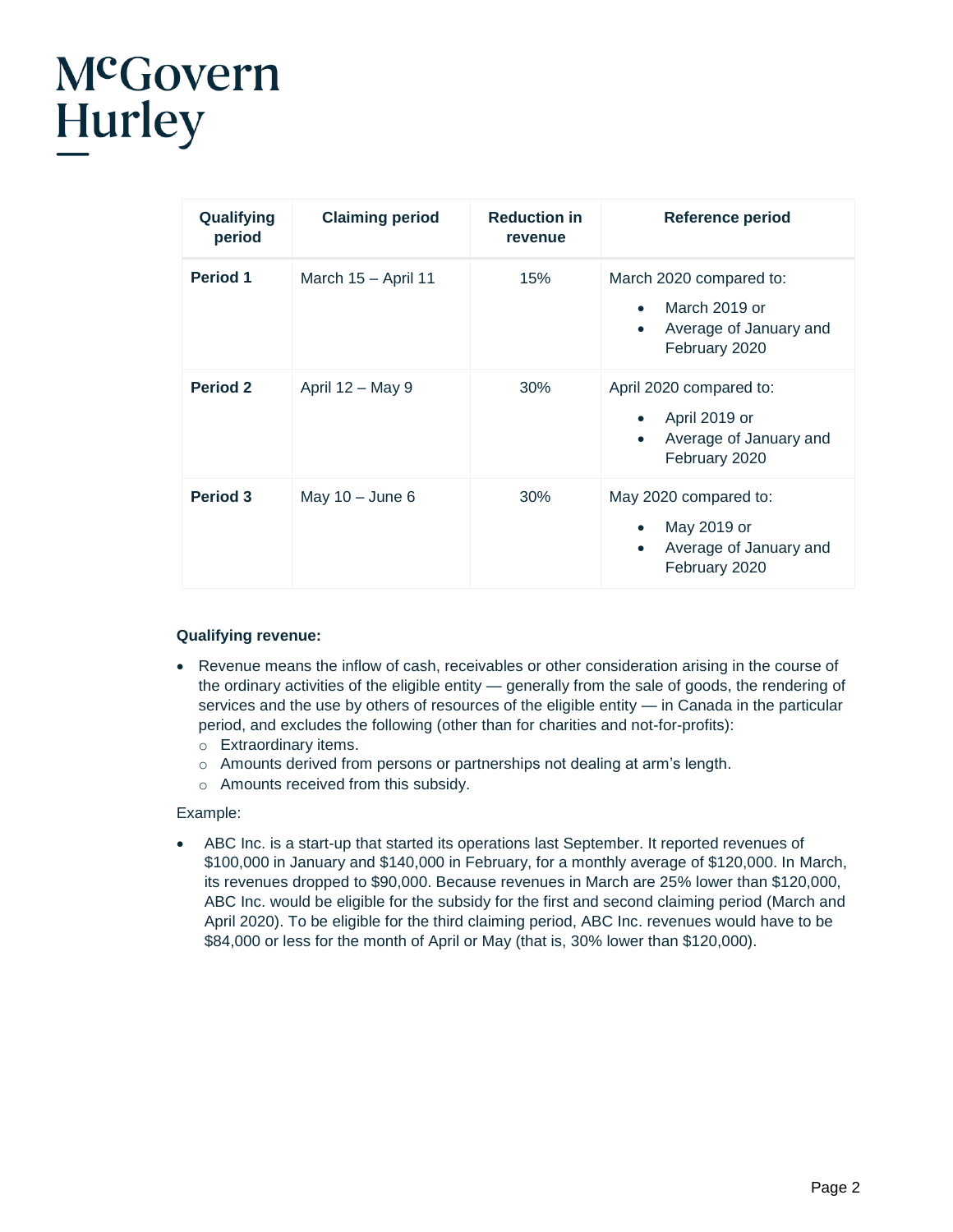### **Computation of revenue:**

- Qualifying revenue of an eligible entity<sup>1</sup> are to be determined in accordance with its normal accounting practices, except that:
	- $\circ$  If a group of entities normally prepares consolidated financial statements, each member of the group may determine its qualifying revenue separately, provided every member uses the same basis.
	- $\circ$  If an entity is a member of an affiliated group, and all members jointly elect, the qualifying revenue of the group determined on a consolidated basis in accordance with relevant accounting principles is to be used for each member of the group.
	- $\circ$  If 90% or more of an entity's qualifying revenue is from non-arm's length parties and the required revenue decrease (15% or 30% depending on the qualifying period) cannot be demonstrated on the basis above, the following may be applicable:
		- If each non-arm's length person jointly elects, then the non-arm's length entity's arm's length revenue of the prior reference period is compared to the current reference period in determining the required revenue decrease.
	- $\circ$  An entity may make an election to determine its revenue based on the cash method<sup>2</sup> with any modifications that the circumstances require.
- When calculating the revenue, the employer may choose the accrual method or the cash method, but not a combination of both. Employers would select an accounting method when first applying for the subsidy and would be required to use that method for the entire duration of the program.
- For charities and non-profit organizations there are a different set of rules that are not addressed in this announcement.

#### **How is the Wage Subsidy calculated?**

- Employers are eligible for a subsidy on the first 75% of wages or salaries of new and existing employees. The wage subsidy is to apply at a rate of 75% of annualized earnings of up to \$58,700 earned by employees. This represents an annualized subsidy of \$44,025 that would be funded by the government (approximately \$847 maximum per week per employee [\$44,025 / 52 weeks]).
- A special rule applies to employees that do not deal at arm's length with the employer. The subsidy amount for such employees will be limited to the lesser of 75% of the eligible remuneration paid or \$847 paid per week in any pay period between March 15 and June 6, 2020. This requires that the employee had been paid during the period from January 1, 2020 – March 15, 2020 and that their average weekly remuneration paid is calculated excluding any seven-day periods in respect of which the employee did not receive remuneration.
- There is no overall limit on the subsidy amount that an eligible employer may claim.
- There may be adjustments required for the wage subsidy calculation surrounding work-share programs, 10% wage subsidy, and employee leave with pay.
- There are other exclusions surrounding wage increases and the employer eligibility for the subsidy amount should be reviewed on a case-by-case basis.

 $\overline{a}$ 

<sup>&</sup>lt;sup>1</sup> Other criteria may be applicable for joint ventures.

<sup>&</sup>lt;sup>2</sup> Pursuant to subsection  $28(1)$  – cash method used for farming and fishing businesses.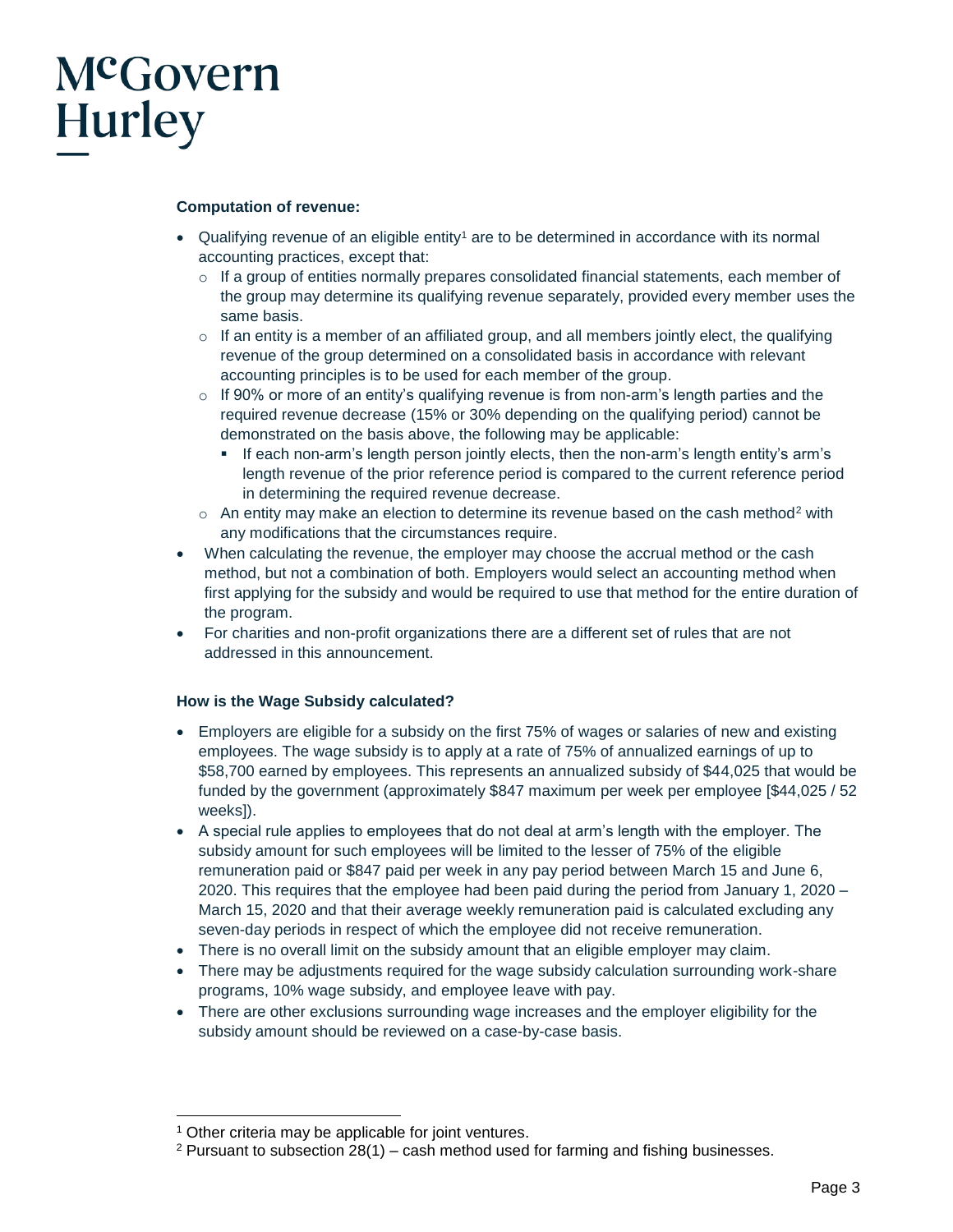### **What is considered remuneration?**

 Eligible remuneration may include salary, wages, and other remuneration. However, it does not include retiring allowances, stock option benefits or lending arrangements.

The subsidy amount for a given employee on eligible remuneration paid between March 15 and June 6, 2020 should be the greater of:

- 75% of the amount of remuneration paid, up to a maximum benefit of \$847 per week; and
- the amount of remuneration paid, up to a maximum benefit of \$847 per week or 75% of the employee's pre-crisis (January 1 – March 15, 2020) weekly remuneration, whichever is less.

Example:

- A business has four full-time employees, each earning \$800 per week, and 6 part-time employees, each earning \$400 per week, for a total weekly payroll of \$5,600 [\$800 x 4 employees  $+$  \$400 x 6].
- The business is keeping all of their employees on the payroll, paying them their full regular wages, despite their revenues being down by 30% or more.
- The business would be eligible for a weekly wage subsidy of \$4,200 (\$600 [\$800 x 75%] for each of their full-time employees and \$300 [\$400 x 75%] for each of their part-time employees).

### **The interaction with the Canadian Emergency Response Benefit ("CERB").**

 Eligibility for the subsidy of an employee's remuneration, will be limited to employees that have not been without remuneration for more than 14 consecutive days in the eligibility period, i.e., from March 15 to April 11, from April 12 to May 9, and from May 10 to June 6.

#### **Can you still qualify for the 10% wage subsidy if you don't meet the above eligible criteria?**

- Those employers that do not qualify for the 75% wage subsidy may continue to qualify for the previously announced wage subsidy of 10% of remuneration paid from March 18 to before June 20, up to a maximum subsidy of \$1,375 per employee and \$25,000 per employer.
- For employers that are eligible for both the 75% wage subsidy and the 10% wage subsidy for a period, any benefit received under the 10% wage subsidy for remuneration paid in a specific period is reduced from the amount available to be claimed under the 75% wage subsidy in that same period.

#### **Is the wage subsidy taxable to the employer?**

- Yes, the wage subsidy may be taxable. The wage subsidy received is considered government assistance.
- Assistance received under either wage subsidy (75% subsidy or 10% subsidy) is expected to reduce the amount of remuneration expenses used to calculate other federal tax credits calculated on the same remuneration.